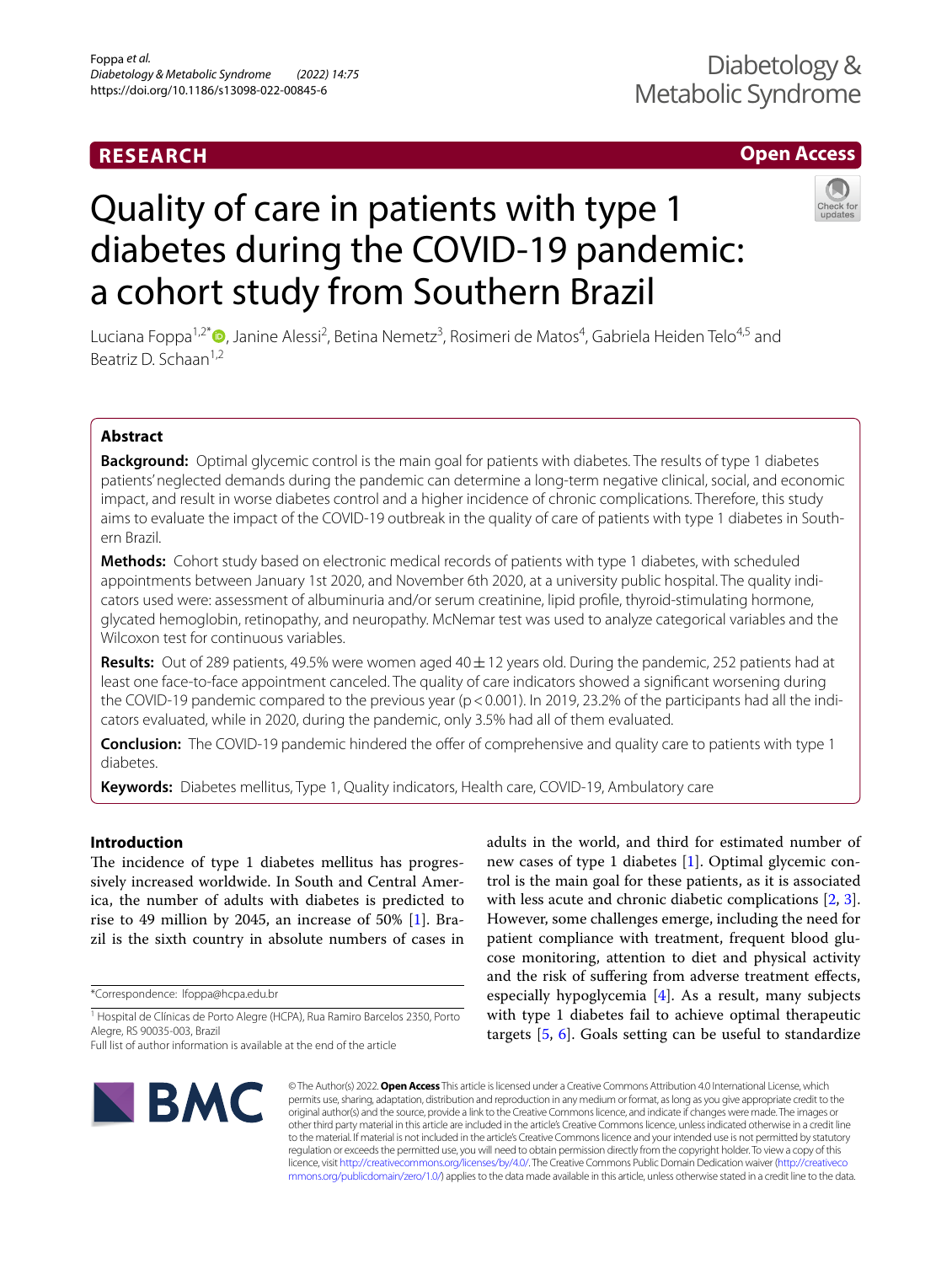the management of these patients and to provide multidisciplinary comprehensive care  $[7]$  $[7]$  $[7]$ . These goals may have a great impact in quality of care improvement, and also cover the clinical domains of diagnostics, monitoring, treatment and complications screening in individuals with type 1 diabetes [[8,](#page-6-7) [9](#page-6-8)].

Coronavirus disease 2019 (COVID-19)—a disease caused by the SARS-CoV-2 started in 2019 in Wuhan, China—was declared by the World Health Organization (WHO) as a public health emergency of international concern on January 30th, 2020 [\[10](#page-6-9)]. In Brazil, although the frst case of COVID-19 was confrmed on February 26, 2020, by July 2021 the mark of 19 million cases and 550 thousand deaths was surpassed, being considered one of the epicenters of the world pandemic  $[11, 12]$  $[11, 12]$  $[11, 12]$  $[11, 12]$ . The social distancing measures afected the lifestyle of the population, brought changes in daily habits and health consequences, especially to people with type 1 diabetes [[13,](#page-6-12) [14\]](#page-6-13). The practice of physical activities and the eating habits have been modifed during the pandemic, afecting the control of the disease and may even worsen glycemic control [[15](#page-6-14), [16\]](#page-7-0). Moreover, the cancellation of medical appointments and the difficulty to obtain medicines and medical prescriptions may become a challenge to control this disease during the pandemic. These factors may negatively afect the quality of care for patients with type 1 diabetes, who may lose their routine monitoring and screening during the pandemic, possibly resulting in worse long-term outcomes.

Studies carried out to the date show that the COVID-19 pandemic and the social distancing measures have negatively impacted the results of the follow-up, control, screening, and vaccination indicators for diabetes patients in primary care centers  $[17, 18]$  $[17, 18]$  $[17, 18]$ . The pandemic has been increasing the prevalence of emotional stress, eating disorders, and sleep disorders of patients with type 1 and type 2 diabetes mellitus [[14,](#page-6-13) [19](#page-7-3)]. However, no study performed to date has assessed how the current situation afects the quality of care for patients with type 1 diabetes, who need regular monitoring in specialized centers. During the pandemic, the results of these patients' neglected demands can determine a long-term negative clinical, social, and economic impact, and result in worse diabetes control and a higher incidence of chronic complications. This study aims to evaluate the impact of the COVID-19 outbreak in the quality of care of patients with type 1 diabetes mellitus in Southern Brazil, according to the indicators proposed by guidelines.

# **Methods**

# **Study design and setting**

This is a cohort study of subjects with type 1 diabetes from Southern Brazil, with data collected retrospectively from medical records. Participants with a previous diagnosis of type 1 diabetes, with regular follow-up at the endocrinology outpatient clinic of a tertiary care public hospital in Southern Brazil were selected by requesting a query in electronic medical records with keywords, identifying all patients with type 1 diabetes mellitus treated in the institution. Electronic medical records were used to select participants who met the inclusion criteria for the study. Scheduled appointments between January 1st and November 6th, 2020, were used to assess the impact of the pandemic on quality of care indicators in this population, in comparison with the data collected from the same group of patients in 2019. In Brazil, the frst case of COVID-19 was diagnosed on February 26th, 2020 [\[11](#page-6-10)], and, during the pandemic, three main waves occurred in the months of August 2020, December 2020 and March 2021 in the South region [\[20](#page-7-4)]. In March 22nd, 2020, the city of Porto Alegre, where most studied participants reside, presented its frst requirement that guides social distancing and regulates establishments. Despite fexibility of social restrictions at some points, the social distancing for high risk groups for severe COVID-19, such as diabetic patients, remained very prevalent throughout 2020 [[21\]](#page-7-5).

# **Participants**

All patients aged over 18 years diagnosed with type 1 diabetes mellitus, who received outpatient care between January 2019 and November 2020 in our institution, were potentially eligible. For inclusion in the study, these patients should have at least one appointment scheduled between January and December 2020, regardless of whether this medical appointment was attended or not. Exclusion criteria were having a record of other types of diabetes—type 2 diabetes, MODY, LADA or uncertain type of diabetes—,pregnancy, death, outpatient discharge in 2019, or not having an outpatient appointment scheduled for the year of 2020.

# **Data collection**

To assess the impact of the pandemic on the quality of care indicators for type 1 diabetes, an evaluation of clinical and laboratory parameters of the same cohort of patients was conducted, from the research conducted in 2019, comparing the care provided during the pandemic COVID-19 in the year 2020. The information was collected for one year of follow-up before the last medical appointment in the period; these data were collected from the electronic medical records.

In order to identify possible faws and to reduce bias, the researchers performed simulations and then collected data. The registering procedures were performed using an online form. The sociodemographic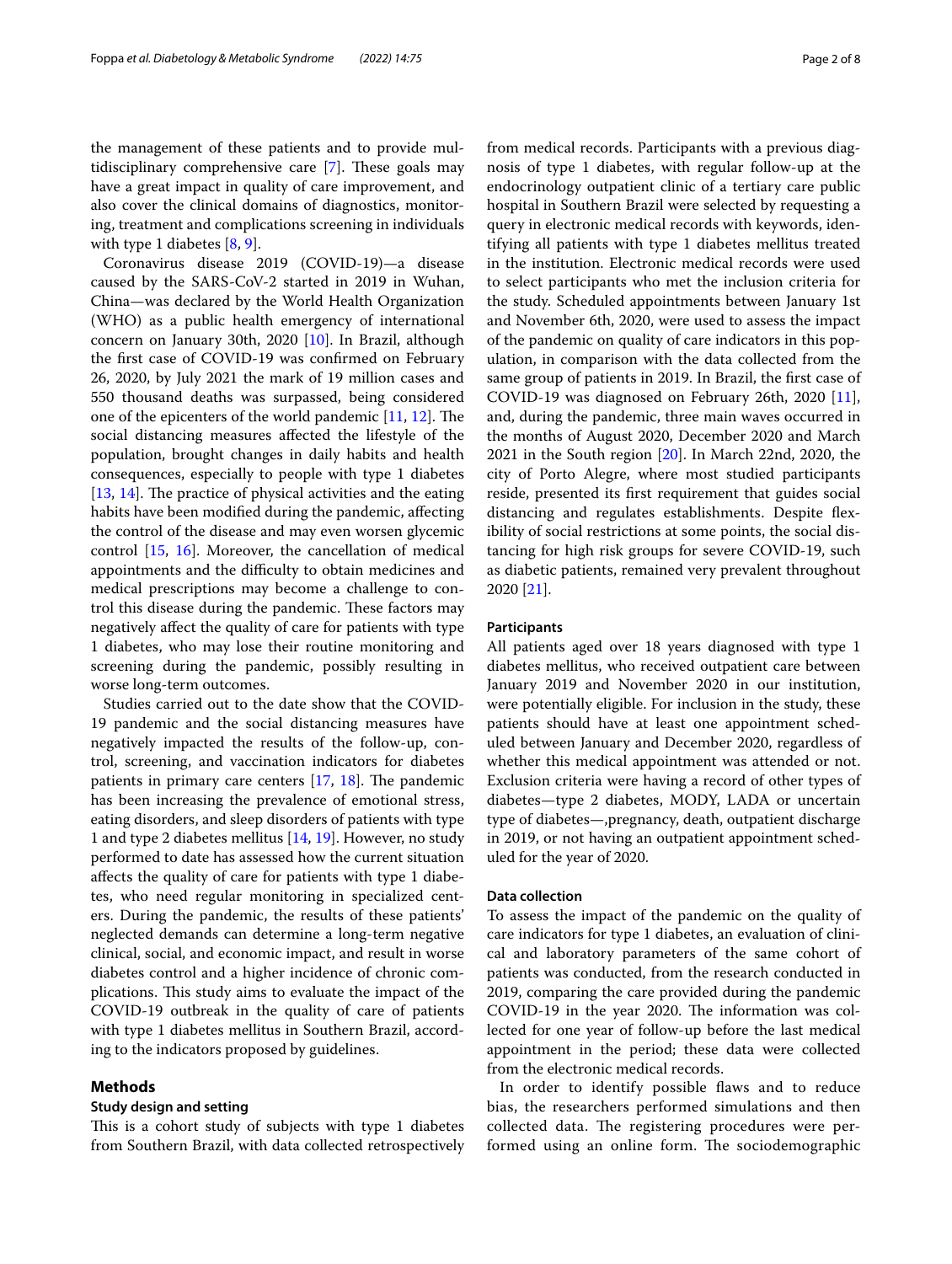characteristics included age, sex, race/ethnicity and scholarity. The comorbidities were evaluated based on records of cardiovascular events, dyslipidemia, arterial hypertension, nephropathy, neuropathy, foot injuries, amputations and psychiatric conditions.

Furthermore, information regarding health appointments were obtained, including information on the number of outpatient visits (medical, nutrition and nursing), number of teleconsultations performed during the COVID-19 pandemic, body mass index (BMI), and blood pressure. The assessment of neuropathy was performed through the 10 g Semmes Weinstein monoflament evaluation, or the Ipswich Touch Test, or the vibration sensitivity evaluation records. The assessment of retinopathy was performed according to the last fundus examination or retinography recorded. The information registered was, preferably, extracted from the last appointment (medical, nutrition and nursing) of the patient at the institution.

Finally, laboratory results were collected, including the measurements of glycated hemoglobin (HbA1c, measured with high performance liquid exchange chromatography), creatinine, albuminuria, lipid profle (total cholesterol, LDL-cholesterol and triglycerides) and thyroid-stimulating hormone. These tests were performed at the laboratory division of the institution where the research was conducted. When there were more tests than recommended by the guidelines [[4](#page-6-3), [22\]](#page-7-6), the last ones performed were considered.

# **Quality of care indicators and outcome measures**

The quality of care indicators chosen followed the guidelines of the American Diabetes Association and the Brazilian Diabetes Society [\[4](#page-6-3), [22](#page-7-6)] and included:

- 1. HbA1c assessment: at least two annual measurements;
- 2. Retinopathy assessment: annually after 5 years of diagnosis;
- 3. Assessment of distal symmetric diabetic neuropathy: annually, using the 10 g Semmes–Weinstein monoflament or Ipswich Touch Test or assessment of vibration sensitivity;
- 4. Evaluation of albuminuria and / or serum creatinine: having at least one measurement in the last year;
- 5. Lipid profle (total cholesterol, HDL cholesterol, LDL cholesterol, and triglycerides): having a measurement in the last 3 three years;
- 6. Thyroid-stimulating hormone (TSH): a measure in the last 2 years;

Furthermore, it was checked if a glycemic target was registered in the patient's online medical record. In daily clinical practice, patients who had a history of ischemic heart disease, records of frequent episodes of hypoglycemia, severe visual impairment, who underwent hemodialysis or peritoneal dialysis, and performed only two or less capillary blood glucose tests per day are considered for a flexible target (HbA1c  $\leq$  8.0%). For all other patients, strict glycemic control was considered adequate (target of HbA1c  $\leq$  7.0%).

The primary outcome was the presence of quality of care indicators (positive or negative) regarding the periods before and during the COVID-19 pandemic in the same cohort of patients. Secondary outcomes include the comparison between the two periods in relation to the presence of all minimum indicators of quality of care in diabetes and of each quality indicator individually, HbA1c levels, and lipid profle.

# **Statistical methods**

Sample size was calculated in the Power and Sample Size Health online version [[23](#page-7-7)] to compare the percentage of individuals who had achieved the goal for quality indicators in 2019 but not in 2020, to the percentage of individuals who had not achieved the goal in 2019 but did in 2020. Considering 80% power and 5% signifcance level, the sample size necessary was at least 81 individuals [[24\]](#page-7-8).

Data analysis was performed by using the Statistical Package for Social Science (SPSS) version 22.0. Descriptive data are presented as frequency (%) or mean $\pm$ standard deviation (SD) if the assumption of normal distribution did not seem violated; otherwise, data were reported as median $\pm$ interquartile range (IQR). Normality was defned by the Shapiro–Wilk test. For the assessment of the primary outcome, a dichotomous outcome (yes/no) was considered for the presence of quality indicators previously defined. The diference between the two periods (prior to and during the COVID-19 pandemic) was assessed using the McNemar test for categorical variables and the Wilcoxon test for continuous variables. For association variables, Yates's correction for continuity or Mann– Whitney U tests were used. An alpha value < 0.05 was used to determine statistical signifcance.

An exploratory post hoc analysis was performed comparing patients who were included in the study in relation to those excluded for not having a medical appointment scheduled during the pandemic period. The two groups were compared for age, gender, time of diagnosis of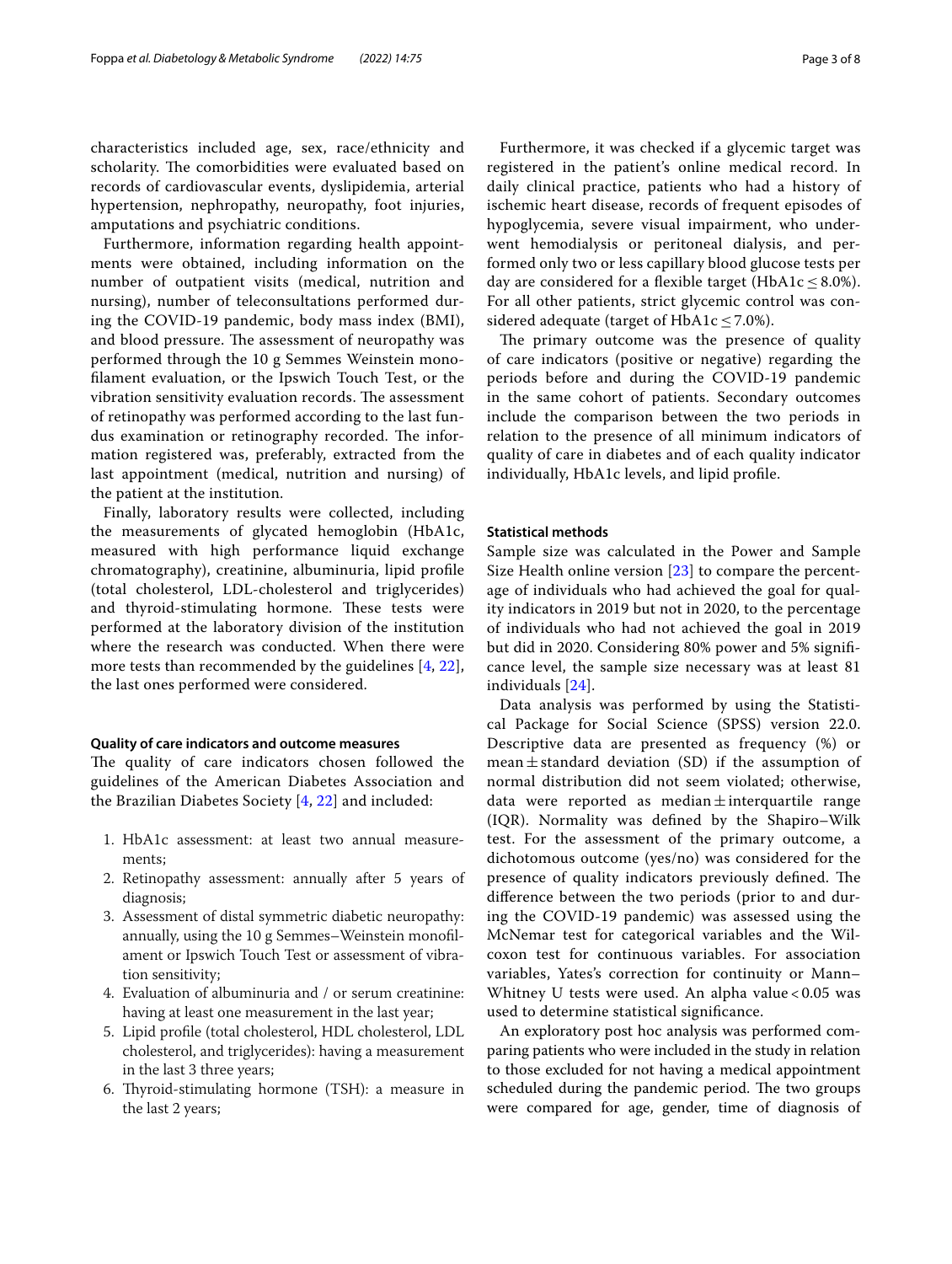diabetes, HbA1c, and number of patients with glycemic control on the target.

#### **Ethical aspects**

The study was approved by the institution's Research Ethics Committee (No. 20380919800005327). The researchers signed a term of commitment for the use of the institution's data, and the research considered the announced prerogatives in Resolution 466/2012 of the National Health Council. This document follows the STROBE Statement Checklist of items that should be included in reports of observational studies.

# **Results**

After the initial identifcation, we obtained 378 medical records from patients with type 1 diabetes mellitus aged 18 years or older, who received care between January 2019 and November 2020. Out of these, we excluded 89 patients according to the exclusion criteria detailed in Fig. [1.](#page-3-0) In total, 289 patients were included in this study, mean age of  $40 \pm 12$  years, and 143 (49.5%) were female. The other demographic and clinical characteristics are summarized in Table [1.](#page-3-1) During the pandemic, fasting blood glucose levels were lower  $(p<0.001)$  compared to the period before the pandemic: 197 (133–260) mg/dL vs. 157 (99–236) mg/dL.



<span id="page-3-1"></span>**Table 1** Baseline demographic and clinical characteristics of the included participants ( $n=289$ )

| <b>Patient characteristic</b>           | Female $n = 143$ Male $n = 146$ |                  | p-value <sup>a</sup> |
|-----------------------------------------|---------------------------------|------------------|----------------------|
| Age (years)                             | 38 (30-50)                      | $39(32 - 50)$    | 0.340                |
| Diabetes duration (years)               | $21(14-30)$                     | $25(15-31)$      | 0.271                |
| BMI ( $kg/m2$ )                         | 24.8 (22.5 - 27.3)              | 24.8 (22.7-27.9) | 0.680                |
| Blood pressure (mmHg)                   |                                 |                  |                      |
| Systolic                                | 120 (110-130)                   | 120 (115-138)    | 0.014                |
| <b>Diastolic</b>                        | 70 (70-80)                      | 80 (70-80)       | 0.018                |
| Chronic complications of diabetes n (%) |                                 |                  |                      |
| Retinopathy                             | 68 (47.6)                       | 78 (53.4)        | 0.379                |
| Nephropathy                             | 24 (16.9)                       | 27 (18.6)        | 0.821                |
| Neuropathy                              | 21 (14.8)                       | 29(20.1)         | 0.300                |
| Limb amputation                         | 2(1.4)                          | 6(4.1)           | 0.296                |
| Foot injuries                           | 6(4.2)                          | 18 (12.3)        | 0.022                |
| Macrovascular compli-<br>cations        | 12(8.4)                         | 13(8.9)          | 1.000                |
| Smoker n (%)                            | 12(8.4)                         | 15(10.3)         | 0.714                |
| Dyslipidemia                            | 19 (13.5)                       | 21 (14.6)        | 0.921                |
| Psychiatric disease                     | 52 (37.1)                       | 17(12.3)         | < 0.001              |
| Arterial hypertension                   | 37(25.9)                        | 50 (34.2)        | 0.155                |

Data presented as number (%) for categorical variables or median and interquartile range for continuous variables

<sup>a</sup> The p-value is given for the Yates's correction for continuity test for categorical variables and the Mann–Whitney U test for continuous variables. BMI: body mass index. Macrovascular complications included stroke, ischemic heart disease and peripheral arterial disease

The exploratory post hoc analysis comparing the baseline characteristics of the excluded patients for not having a medical appointment scheduled in the pandemic period, showed that there was no diference between the groups in terms of personal characteristics and glycemic control (data not shown).

During the pandemic, 252 patients had at least one face-to-face medical, nutrition or nursing appointment canceled. Considering the restrictions of conducting those outpatient visits and the Brazilian normative for telehealth in diferent areas, teleconsultations were introduced in the care of patients, including 98 appointments that were performed by physicians, 6 by nutrition teams and 14 by nursing teams. Furthermore, 10 patients received care by two or more professionals from the multiprofessional team. Only 28 patients did not have any type of assistance—face-to-face nor teleconsultation—in 2020.

<span id="page-3-0"></span>The number of appointments with the multiprofessional team received by the participants during the COVID-19 pandemic was lower as compared with the period before the pandemic  $(p < 0.001)$ . In 2019, considering face-to-face and teleconsultation appointments the median number of medical appointments performed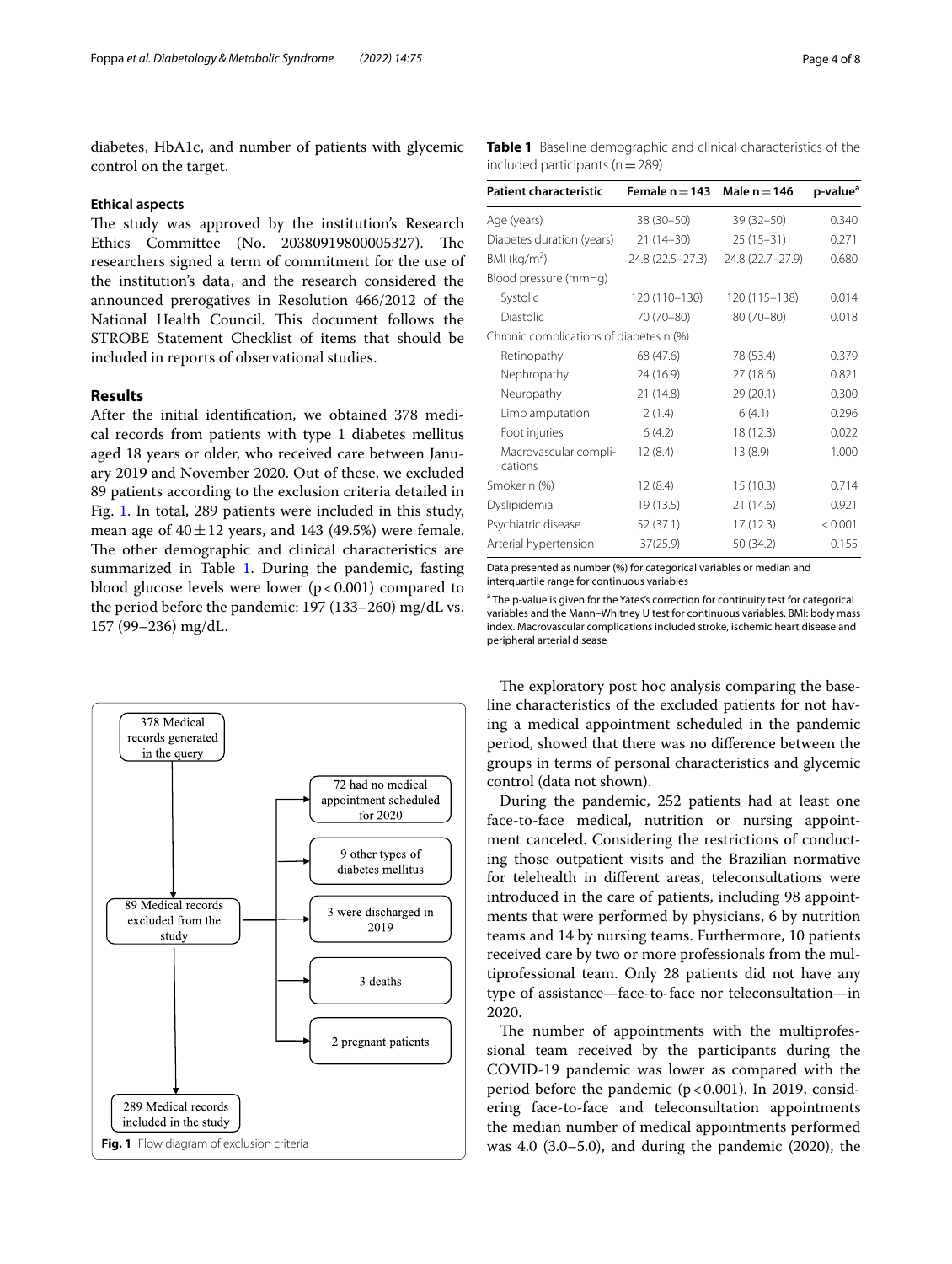median was  $2.0$  (1.0–3.0). The participants had a median of 1.0 (0.0–2.0) face-to-face appointments with the nutrition team in 2019, in contrast with 0.0 (0.0–1.0) in 2020 (face-to-face and teleconsultation appointments). Furthermore, they had a median of 0.0 (0.0–1.0) consultation with the nursing team in 2019 (only consultation face-toface), in contrast with 0.0 (0.0–0.0) in 2020 considering face-to-face and teleconsultation appointments.

The analysis of the quality of care indicators showed a signifcant worsening during the COVID-19 pandemic compared to the previous year. There was a reduction in the number of participants who presented all the indicators evaluated, according to the guidelines, in relation to the period prior to the pandemic. Moreover, the reduction in the total number of indicators was signifcant (p < 0.001): in 2019, 67 (23.2%) participants had all the indicators evaluated, whereas in 2020, during the pandemic, it was only 10 (3.5%). The number of patients who had each of the quality of care indicators evaluated, in the two periods evaluated, are described in Table [2](#page-4-0). There was no difference in mean HbA1c, albuminuria and triglyceride levels in both periods. Considering achievement of glycemic targets, in the year of 2019  $26\%$  (n=75) of the participants whose HbA1c target could be flexible were on the target, and only  $1\%$  (n = 3) of those whose HbA1c target should be strict were on the target.

# **Discussion**

Our study assessed the impact of the COVID-19 outbreak on quality of care parameters in a cohort of patients with type 1 diabetes in Southern Brazil, according to the indicators proposed by the guidelines. The evaluation of the same cohort of patients at two diferent times, before and during the outbreak, showed a negative impact of the pandemic on the care of type 1 diabetes. The analysis of quality of care indicators revealed a signifcant worsening during the pandemic compared to the previous year. The number of patients who had all the indicators evaluated was reduced compared to the period before the pandemic, however, there was no diference in participants' glycemic control between the two evaluated periods.

The analysis of the quality of care indicators showed a signifcant worsening in the frequency of physician, nutrition and nursing appointment, and in the quality parameters when comparing the periods before and during the COVID-19 pandemic. Most evaluated patients did not receive face-to-face care with multidisciplinary teams during the pandemic. These results were expected in the context of the outbreak, since the population was instructed to stay at home and social restrictions were observed in several countries, including the reduction in scheduled appointments [[25,](#page-7-9) [26](#page-7-10)]. Individuals with chronic diseases, such as diabetes, have been the most

<span id="page-4-0"></span>

| Table 2 Number of patients who presented the quality of care indicators for type 1 diabetes mellitus according to the guidelines in |  |  |  |
|-------------------------------------------------------------------------------------------------------------------------------------|--|--|--|
| the two periods evaluated ( $n = 289$ )                                                                                             |  |  |  |

| <b>Quality of care indicator</b>                                 | 2019                           | 2020                           | P-value*     |
|------------------------------------------------------------------|--------------------------------|--------------------------------|--------------|
| Assessment of distal simetric diabetic neuropathy                | 152 (52.8)                     | 119(41.3)                      | 0.004        |
| Assessment of albuminuria and / or serum creatinine <sup>a</sup> | 247 (86.1)                     | 206 (71.8)                     | < 0.001      |
| Albuminuria (mg)                                                 | $6.0$ (3.0-18.0) 0.9 (0.7-1.0) | $6.0$ (4.0-14.0) 1.0 (0.8-1.2) | 0.93 < 0.001 |
| Mean creatinine (mg/dl)                                          |                                |                                |              |
| HbA1c <sup>a</sup>                                               | 263(91.6)                      | 135 (47.0)                     | < 0.001      |
| Number of exams done                                             | $3(2-3)$                       | $1(1-2)$                       | < 0.001      |
| HbA1c value (%)                                                  | $8.6(7.8-9.8)$                 | $8.6(7.6-9.6)$                 | 0.12         |
| HbA1c value (mmol/mol)                                           | 70.0 (62.0-84.0)               | 70.0 (60.0-81.0)               |              |
| Lipid profile <sup>a</sup>                                       | 242 (84.3)                     | 266 (92.7)                     | < 0.001      |
| Total cholesterol (mg/dl)                                        | 173.0 (151.0-200.0)            | 178.0 (152.0-209.0)            | < 0.001      |
| HDL cholesterol (mg/dl)                                          | 56.0 (46.2-67.0)               | 53.0 (45.0-64.2)               | < 0.001      |
| LDL cholesterol(mg/dl)                                           | 101.0 (77.3-124.5)             | 104.8 (82.5-128.9)             | < 0.001      |
| Triglyceride (mg/dl)                                             | 78.5 (58.8-112.0)              | 81.0 (60.5-108.0)              | 0.39         |
| Retinopathy assessment <sup>b</sup>                              | 172 (63.9)                     | 83 (30.9)                      | < 0.001      |
| Thyroid-stimulating hormone assessment                           | 262 (91.6)                     | 256 (89.5)                     | 0.080        |

Data presented as number (%) for categorical variables or median and interquartile range or mean and SD for continuous variables *HbA1c* glycated hemoglobin, *HDL* high density lipoproteins, *LDL* low density lipoproteins

<sup>a</sup> Number of tests assessed and median values based on the number of patients who presented quality of care indicators each year

<sup>b</sup> Five years of diagnosis: n = 271

\* The p-value is given for the McNemar test for categorical variables and the Wilcoxon test for continuous variables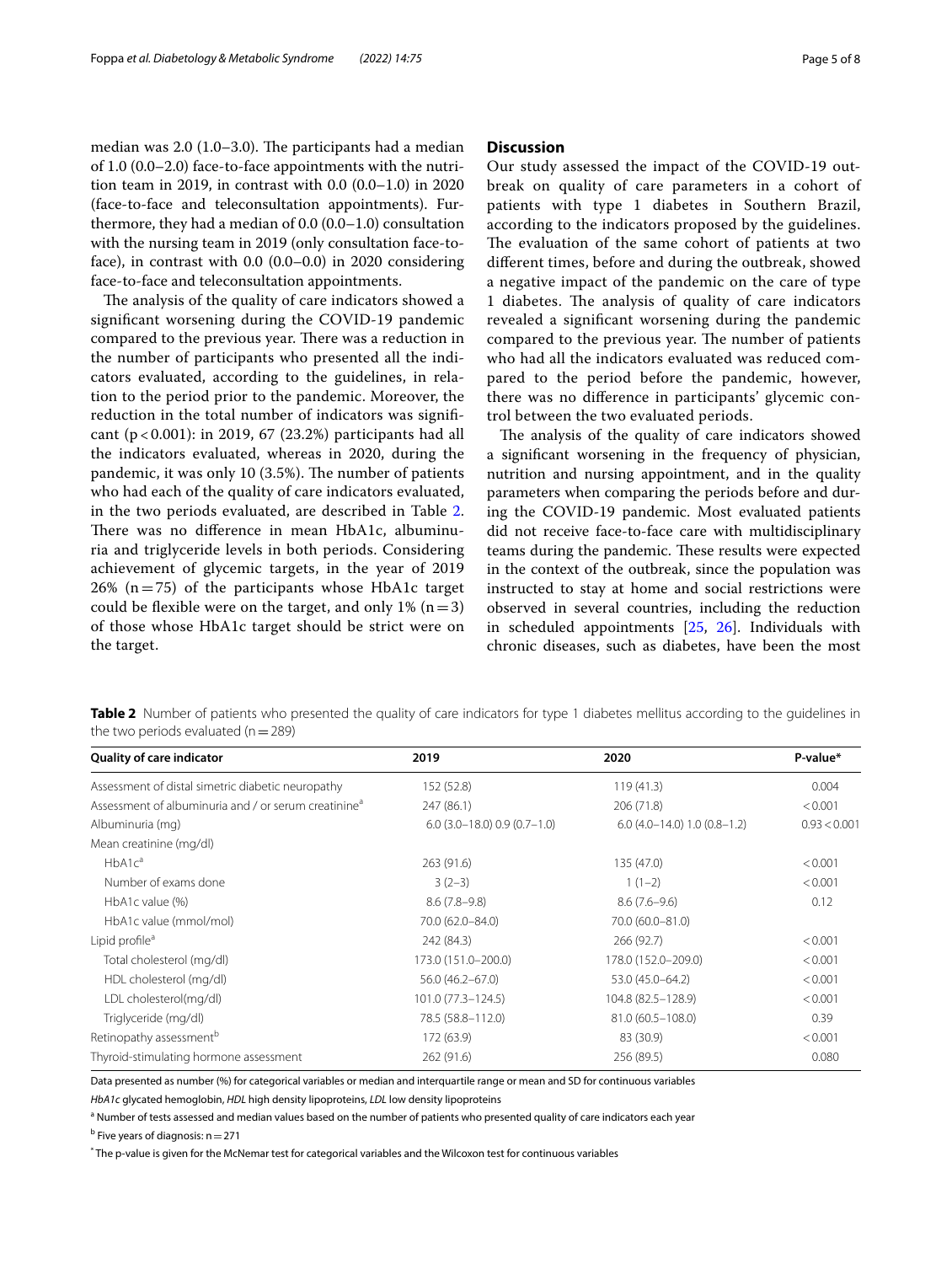afected by these measures [\[27\]](#page-7-11). Moreover, patients who are afraid of going to the hospital made it difficult to maintain a regular assessment routine for diabetes care during the pandemic [\[28](#page-7-12), [37\]](#page-7-13). Our study also showed a worsening in the participants' lipid profle, which may be related to worsening eating habits and lower frequency of physical activity during the pandemic [[16,](#page-7-0) [19](#page-7-3)].

Since the beginning of the pandemic, hyperglycemia has been associated with worse outcomes in COVID-19 infection, which can generate fear and concern to patients [\[28–](#page-7-12)[31\]](#page-7-14). As a result, patients had the preference and were recommended to postpone their clinic visits. The use of multidisciplinary teleconsultations was one of the alternatives adopted to alleviate these assistance difficulties nationally and internationally  $[26, 32, 32]$  $[26, 32, 32]$  $[26, 32, 32]$  $[26, 32, 32]$  $[26, 32, 32]$ [33\]](#page-7-16). Remote technology consultations are increasingly integrated into diabetes care and offer the opportunity to maintain continuity of care in a pandemic setting [\[19](#page-7-3), [31,](#page-7-14) [34](#page-7-17)]. However, this approach has drawbacks, especially among patients and healthcare professionals that are not used to it, and also considering the rapid modifcation that usual care has turned to this new manner. It may exclude disadvantaged and vulnerable patients most in need of support, as disparities in access have been consistently shown, and may disproportionately beneft patients with more resources who already have support for their care, leading to intervention-generated inequalities [\[35\]](#page-7-18). As strategies to maintain the quality of care, in addition to teleconsultation, we can mention three which could be useful. Firstly, teleeducation and the online submission of educational folders, explaining the importance of maintaining self-care measures, even when elective care is suspended. Secondly, telementoring or creating groups in text message apps guided by a health care professional could be initiatives, so that the main difficulties experienced can be heard and proposals provided to help remotely. Thirdly, creating homecare groups (voluntary or not) in emergency situations, for the collection of exams at home and the evaluation of situations that need brief intervention.

The consequences of the social distancing measures, unavailability of health care appointments and worsening of the diabetes quality of care have the potential to generate negative impacts on patients with type 1 diabetes. Firstly, it is possible that the worsening of the quality of care parameters results in worse glycemic control, increasing the risk of serious decompensation and complications of the disease. Even before the pandemic, the quality of care for patients with type 1 diabetes in Brazil was already being evaluated, and it was identifed the need to improve care for these patients [\[36\]](#page-7-19).

Our study showed no diference in participants' glycemic control comparing the periods before and during the COVID-19 pandemic. However, the data were analyzed only for the percentage of patients who collected exams in 2020, making it impossible to predict whether the missing data would represent patients with worse glycemic control, because of less assistance, for example, or better glycemic control, because they were more at home taking care of themselves, for example. The comparison of patients evaluated in 2020 with those who were excluded from the study because they did not have an appointment scheduled during the pandemic showed no diferences. Ghosal et al. designed a mathematical model to demonstrate the possible impact that social isolation and lockdown measures may have on glycemic control in patients with diabetes and predicted a signifcant increase in HbA1c and future complications related to diabetes [[37\]](#page-7-13). Furthermore, the lack of follow-up with multidisciplinary teams may result in loss of the patient's bond with the health service, which may not return to the previous care routine after the end of the pandemic. Moreover, these factors directly afect the mental health of these patients, who are at a higher risk of presenting depressive symptoms, diabetes-related emotional distress, eating, and sleeping disorders  $[14, 38]$  $[14, 38]$  $[14, 38]$  $[14, 38]$ . These points justify the importance of maintaining minimum parameters of care during periods of pandemic, and refect the need to develop and to strengthen alternative care measures in these scenarios.

This study has some limitations, as based on medical records review, it is possible that there are biases related to the recording of information. Besides, the limitations inherent to the design of a cross-sectional study have to be considered, not being possible to attribute causal relationships to the associations found. Another aspect that should be considered is that the use of telehealth appointments was not a routine in our hospital at the beginning of the pandemic, it was gradually introduced from May 2020, when health professionals were trained and a specific telehealth system was developed. Thus, it is possible that, in a system in which telehealth appointments are already practiced, the impact of the pandemic on parameters of quality of care in diabetes would be less signifcant. Even so, it has to be considered that it was the reality experienced in developing countries in 2020, and health professionals should be alert to the consequences that will be experienced in the coming years.

The COVID-19 outbreak impacted significantly worsening the quality of care indicators for type 1 diabetes compared to the pre-pandemic period in the surveyed patients. This may reflect the difficulties faced during the pandemic to offer integral and quality care to these patients, and also the difficulties for patients in maintaining their self-care while not entirely assisted by health care professionals. Our data suggests that, in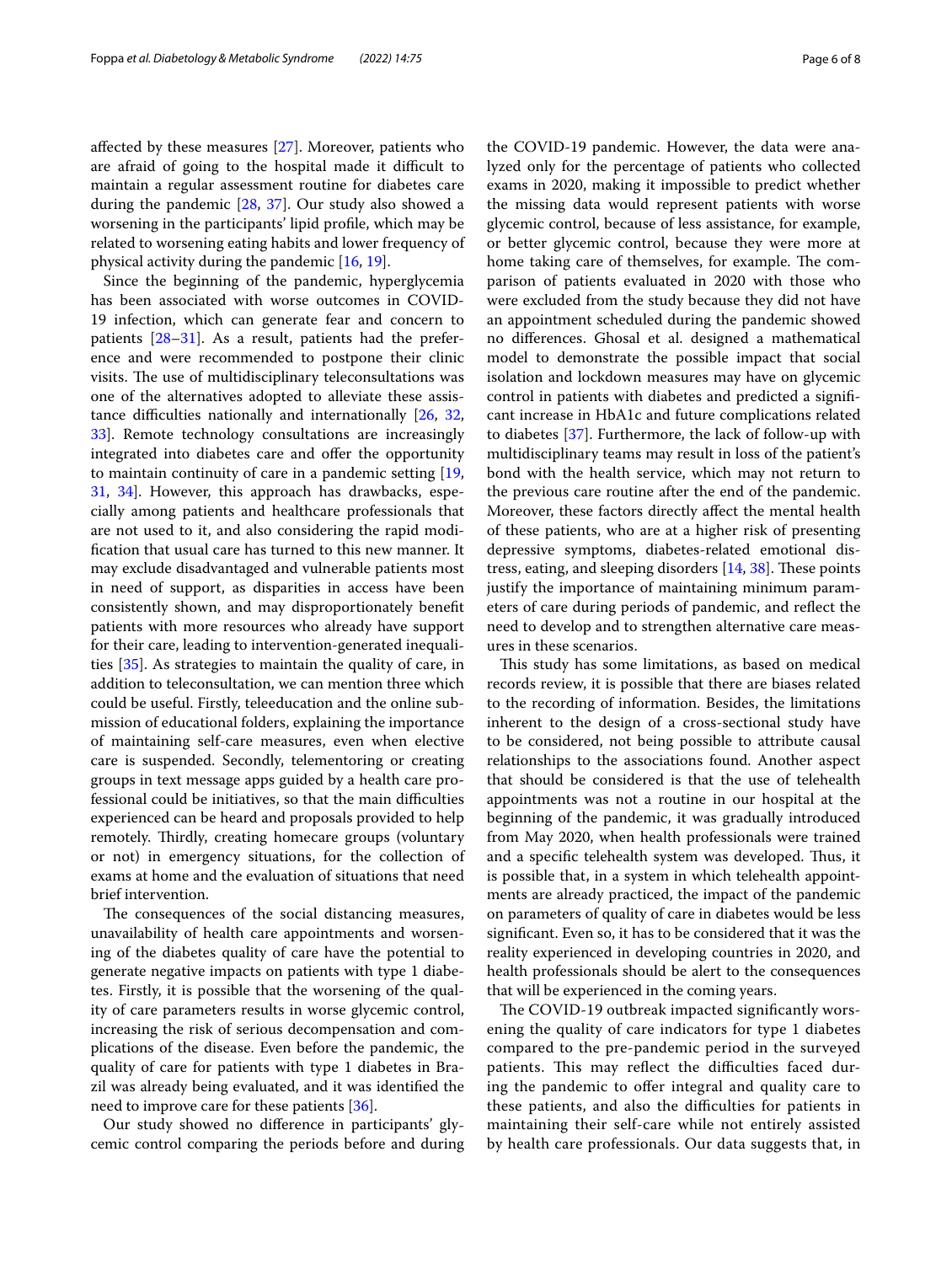the frst year of the pandemic, we were unprepared to provide support for patients with type 1 diabetes and drew attention to the need for strategies to maintain the quality of care in similar situations. Diferent alternatives may be useful to mitigate the efects of health care appointments interruption in the future, such as the use of information and communication technology, the organization of a self-care plan that does not depend directly on face-to-face appointments and the organization of a homecare service, capable of attending and arranging laboratory tests for specifc cases. Even so, it is still necessary that specifc protocols are developed, and resources are allocated to the organization of these measures, which need to be elaborated and programmed in advance in order to assist these patients timely.

#### **Abbreviations**

BMI: Body Mass Index; COVID-19: Coronavirus disease 2019; HbA1c: Glycated hemoglobin; HDL cholesterol: High density lipoprotein; IQR: Interquartile range; LADA: Latent autoimmune diabetes in adult; LDL cholesterol: Low density lipoprotein; MODY: Maturity onset diabetes of the young; NGSP: National glycohemoglobin standardization program; SARS-CoV-2: Severe acute respiratory syndrome coronavirus 2; SD: Standard deviation; SPSS: Statistical package for social science; TSH: Thyroid-stimulating hormone; USA: United States of América; WHO: World health organization.

#### **Acknowledgements**

Not applicable.

# **Author contributions**

LF was involved in conceptualization, methodology, data curation, and writing—original draft preparation. JA, BN, and RM, participated in data collection and writing—original draft preparation. GHT participated in supervision and writing—reviewing and editing. BDS was involved in conceptualization, supervision, and writing—reviewing and editing. All authors read and approved the fnal manuscript.

#### **Funding**

This study was funded by the Research Incentive Funding (FIPE) of the Hospital de Clínicas de Porto Alegre (HCPA), Brazilian National Council for Scientifc and technology Development (CNPq), and Rio Grande do Sul Research Foundation (FAPERGS), and Graduate Program in Endocrinology, Universidade Federal do Rio Grande do Sul.

#### **Availability of data and materials**

The dataset used and/or analyzed during the current study are available from the corresponding author on reasonable request.

# **Declarations**

#### **Ethics approval consent to participate**

The institution's Ethics and Research Committee approved the study under the Certifcate of Presentation for Ethical Appreciation (CAAE) registration No. 20380919800005327.

## **Consent for publication**

Not applicable.

# **Competing interests**

The authors declare that they have no competing interests.

#### **Author details**

<sup>1</sup> Hospital de Clínicas de Porto Alegre (HCPA), Rua Ramiro Barcelos 2350, Porto Alegre, RS 90035-003, Brazil. <sup>2</sup>Universidade Federal do Rio Grande do Sul, Rua Ramiro Barcelos 2400, 2º andar, Porto Alegre, RS 90035-003, Brazil. <sup>3</sup>Nurse School, Universidade Federal do Rio Grande do Sul, Rua Ramiro Barcelos, 2400, Porto Alegre, RS 90035-002, Brazil. <sup>4</sup> Hospital São Lucas da Pontifícia Universidade Católica do Rio Grande do Sul, Avenida Ipiranga, 6680, Jardim Botânico, Porto Alegre, RS 90619-900, Brazil.<sup>5</sup> Pontifícia Universidade Católica do Rio Grande do Sul, Avenida Ipiranga, Partenon, Porto Alegre, RS 668190619-900, Brazil.

## Received: 15 January 2022 Accepted: 10 May 2022 Published online: 21 May 2022

#### **References**

- <span id="page-6-0"></span>1. International Diabetes Federation. 2021 IDF Diabetes Atlas, 10th edn. Brussels, Belgium [https://www.diabetesatlas.org.](https://www.diabetesatlas.org)
- <span id="page-6-1"></span>2. Nathan D, Cleary P, Backlund J, Genuth S, Lachin J, Orchard T, et al. Diabetes control and complications trial research group: the efect of intensive treatment of diabetes on the development and progression of long-term complications in insulin dependent diabetes mellitus. the diabetes control and complications trial research group. N Engl J Med. 1993. [https://](https://doi.org/10.1056/NEJM199309303291401) [doi.org/10.1056/NEJM199309303291401](https://doi.org/10.1056/NEJM199309303291401).
- <span id="page-6-2"></span>3. Nathan D, Cleary P, Backlund J, Genuth S, Lachin J, Orchard T, et al. Intensive diabetes treatment and cardiovascular disease in patients with type diabetes the diabetes control and complications trial epidemiology of diabetes interventions and complications study research group. N Engl J Med. 2005. [https://doi.org/10.1056/NEJMoa052187.](https://doi.org/10.1056/NEJMoa052187)
- <span id="page-6-3"></span>4. American Diabetes Association. Standards of medical care in diabetes—2021. Diabetes Care. 2019;42(1):S139–47.
- <span id="page-6-4"></span>5. Springer D, Dziura J, Tamborlane WV, Stefen AT, Ahern JH, Vincent M, et al. Optimal control of type 1 diabetes mellitus in youth receiving intensive treatment. J Pediatrics. 2006;149(2):227–32. [https://doi.org/10.1016/j.](https://doi.org/10.1016/j.jpeds.2006.03.052) [jpeds.2006.03.052](https://doi.org/10.1016/j.jpeds.2006.03.052) (**PMID: 16887440**).
- <span id="page-6-5"></span>6. Sheehy DF, Quinnell SP, Vegas AJ. Targeting type 1 diabetes: selective approaches for new therapies. Biochemistry. 2019;58(4):214–33. [https://](https://doi.org/10.1021/acs.biochem.8b01118) [doi.org/10.1021/acs.biochem.8b01118](https://doi.org/10.1021/acs.biochem.8b01118).
- <span id="page-6-6"></span>Wiley J, Westbrook M, Long J, Greenfield JR, Day RO, Braithwaite J. Multidisciplinary diabetes team care: the experiences of young adults with Type 1 diabetes: an international journal of public participation in health care and health policy. Health Expect. 2015;18(5):1783–96. [https://doi.](https://doi.org/10.1111/hex.12170) [org/10.1111/hex.12170.](https://doi.org/10.1111/hex.12170)
- <span id="page-6-7"></span>8. Perfett R. Comprehensive approach to the management of diabetes: ofering improved outcomes for diabetics and the healthcare system. Diabetes Manag. 2013;3(6):505–28. [https://doi.org/10.2217/dmt.13.51.](https://doi.org/10.2217/dmt.13.51)
- <span id="page-6-8"></span>9. American Diabetes Association. Strategies for improving care. Diabetes Care. 2016;39(1):S6–12. [https://doi.org/10.2337/dc16-S004.](https://doi.org/10.2337/dc16-S004)
- <span id="page-6-9"></span>10. Zheng YY, Ma YT, Zhang JY, Xie X. COVID-19 and the cardiovascular system. Nat Rev Cardiol. 2020;17(5):259–60. [https://doi.org/10.1038/](https://doi.org/10.1038/s41569-020-0360-5) [s41569-020-0360-5.](https://doi.org/10.1038/s41569-020-0360-5)
- <span id="page-6-10"></span>11. Candido DDS, Watts A, Abade L, Kraemer MUG, Pybus OG, Croda J, et al. Routes for COVID-19 importation in Brazil. J Travel Med. 2020. [https://doi.](https://doi.org/10.1093/jtm/taaa042) [org/10.1093/jtm/taaa042.](https://doi.org/10.1093/jtm/taaa042)
- <span id="page-6-11"></span>12. Brasil. Ministério da Saúde. Painel Coronavírus. 2020, [https://covid.saude.](https://covid.saude.gov.br/) [gov.br/](https://covid.saude.gov.br/).
- <span id="page-6-12"></span>13. Grabia M, Markiewicz-Żukowska R, Puścion-Jakubik A, Bielecka J, Nowakowski P, Gromkowska-Kepka k, et al. The nutritional and health effects of the COVID-19 pandemic on patients with diabetes mellitus. Nutrients. 2020;12(10):3013.<https://doi.org/10.3390/nu12103013>.
- <span id="page-6-13"></span>14. Alessi J, de Oliveira GB, Franco DW, do Amaral BB, Becker AS, Knijnik CP, et al. Mental health in the era of COVID-19: prevalence of psychiatric disorders in a cohort of patients with type 1 and type 2 diabetes during the social distancing. Diabetol Metab Syndr. 2020;12:76. [https://doi.org/](https://doi.org/10.1186/s13098-020-00584-6) [10.1186/s13098-020-00584-6](https://doi.org/10.1186/s13098-020-00584-6).
- <span id="page-6-14"></span>15. Ruiz-Roso MB, Knott-Torcal C, Matilla-Escalante DC, Garcimartín A, Sampedro-Nuñez MA, Dávalos A, et al. COVID-19 lockdown and changes of the dietary pattern and physical activity habits in a cohort of patients